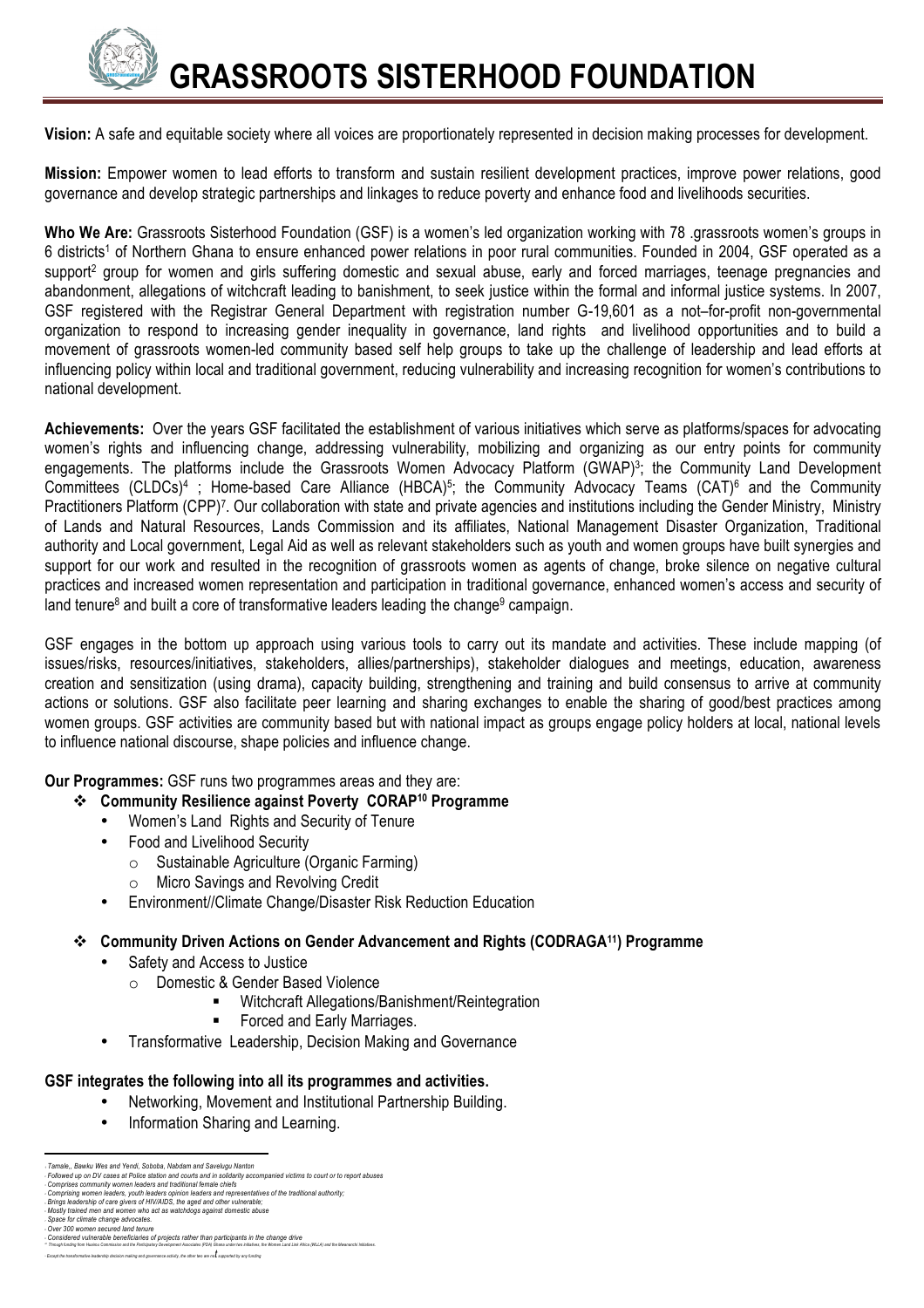

## **COMMUNITY RESILIENCE AGAINST POVERTY (CORAP) PROGRAMME:**

GSF believes in the capacity of communities to identify their own issues and take responsibility for resolving them through consensus building and building partnerships with relevant institutions and groups to strengthen their advocacy for change. The CORAP Programme integrates the rights of women to access and secure land tenure tor food and livelihood security in the changing phases of climate change. To achieve the above CORAP empowers women to be assertive in claiming their rights through training and capacity strengthening on organizing and leadership skills, sensitizes and creates awareness on national, regional and global frameworks for sustainable growth and development such as the Local government Act on Decentralization, Millennium/ Sustainable Development Goals (M/SDGs); Hyugo/Sendai Framework for Action on Disaster Risks Reduction; CEDAW; AU Land Policy Initiative; the Gender Evaluation Criteria12; the Guidelines and Framework for Land Policy in Africa among others, whiles promoting the development of local led initiatives to fulfil the global frameworks, building networks and partnerships strengthening GSF also facilitates training for women farmers to be conscious of the impact of climate change and to practice sustainable agriculture through organic farming, encouraging dry season organic vegetable farming, animal farming and the reduction of bush burning, planting of trees and the establishment of a saving and credit scheme to support women access credit for their collective or individual initiatives.

## **Practices and Actions Initiated under the CORAP Programme**

## **1. Increasing Food and Incomes Securities-Dry Season Gardening;**

This practice enabled the women to access land through advocacy and negotiations from traditional and community leaders near community dams to cultivate vegetables using organic farming methods. This initiative enhances household food and income security, reduces rural urban migration among women and girls, reduces the use of chemical fertilizers and improves nutrition among households. Six women groups in the peri-urban communities of the Tamale Metropolis are engaged in this initiative and negotiate the terms of security of tenure to enable them invest in the cultivation of vegetables using organic practices.

## **2. Greening and Saving the Environment and the Community Practitioners Platform (CPP)**

Our communities are threatened by logging companies and their local representatives who without any recourse to any discussions with communities are felling trees and destroying the fauna and abode of wide life. These actions impact greatly on agriculture and livelihoods. To safeguard their communities against the impact of climate change and its attendant issues, groups undertook greening the environment through the cultivation of tree nurseries and began a tree planting exercise. The groups have since 2015 planted over 6000 trees within their communities and replanting trees when they are felled in the community reservations for fuel wood. These trees planted within the communities served as brakes against heavy winds and rains. Eventually these groups established the Community Practitioners Platform to serve as a space for discussions against deforestation, protecting economic trees such as the shea nut tree and reduction in bush fires and sanctions against perpetrators as well as influencing district and national level decisions on the environment.

#### **3. Transparency and Accountability in Land Administration and the Community Land Development Committees (CLDC)**

Despite international conventions against discrimination in all its forms, women still stand discriminated against in land management and administration particularly in Northern Ghana as a result of patriarchy and negative cultural practices. These practices exclude women from land related decisions thus making it difficult for women easily access and secure land tenure. Women identified this aspect of gender inequality as one of the barriers to the advancement of women and the reduction of poverty leading to mass rural urban migration. The groups with support from the Programme initiated an initiative at the community level that will ensure their participation in land related community discussions. This has been a sustainability strategy for the campaign on women's land rights and the security of land tenure. This is an initiative that is all inclusive of gender but led by women and it began in the Wamale and Sanzirigu communities in the Tamale Metropolis and expanded to nine other communities under the Nanton traditional area all in the Tamale Metropolis. The initiative has resulted in 18 women groups (about 360 women) in the Nanton traditional area accessing and securing land tenure for soya bean, cereals and vegetable cultivation leading to increases in household food and income security. It has also resulted in about 80 women in the above mentioned peri urban communities secure land tenure for housing purposes and improved the power relations between women, the youth and the traditional authority.

## **4. Village savings and Credit Associations (ViSCA)**

As a result of the groups accessing land from the traditional authority and family heads, issues of land grabbing and disinheritance of women during widowhood led GSF to institute a revolving fund and to encourage a savings culture among groups to support the women enhance their income generating activities and increase incomes to support the documentation of their lands at the Lands Commission. The ViSCA seeks to eliminate high risks interest rates in commercial banks which often impoverish women, causing

 

*<sup>12</sup> Criteria developed by GLTN for assessing gender responsiveness of land tools*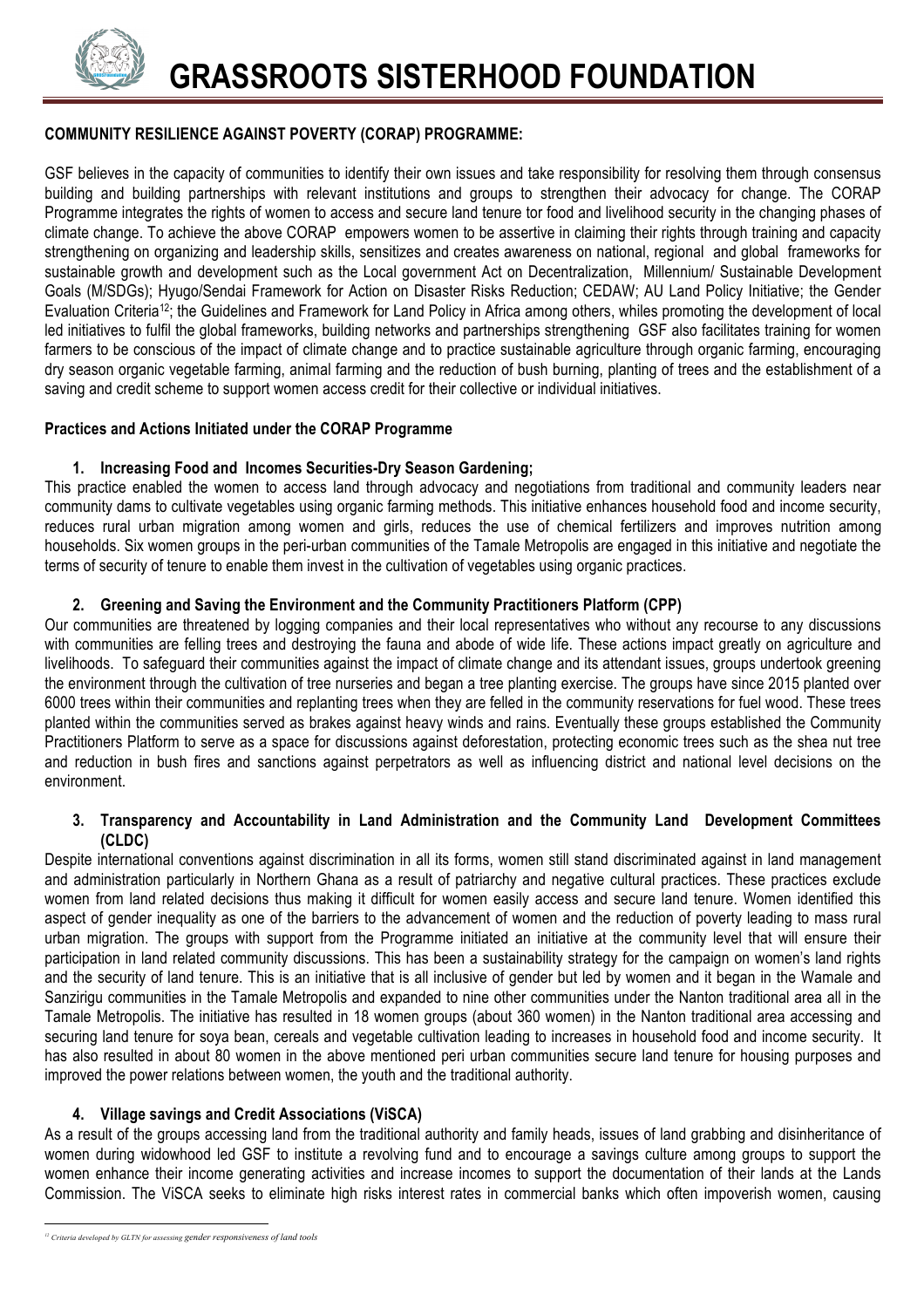

# **GRASSROOTS SISTERHOOD FOUNDATION**

some to flee their communities to the urban centres to work and pay high interests debts owed micro credit and saving banks, this phenomenon has led to broken marriages and homes and the neglect of children leading to children dropping out of school and increasing high illiteracy rates particularly among the girl children. Twelve women groups began a savings scheme in 2014 and with the revolving fund began a credit scheme to lend to groups members to secure their lands particularly the residential plots. The groups have since increased to 18. ViSCA has enabled more women to send their girl children to school and support their household needs leading to huge reduction in domestic violence in the said communities. ViSCA's long term plan is to develop to a co-operative status drawing strength from the experiences of groups outside the region during their peer to peer learning and sharing experience to bring together the organic vegetable and soya bean, cereals and animal farmers, and the agri-processing groups such as the shea butter, rice, and groundnut processing groups. Under ViSCA, about 284 women have so far received support from a 10,000 US United States Dollar seed fund from the Huairou Commission in 2014 as a revolving fund and it has supported vegetable and animal farmers, women in agri-business (processing and value addition as well as women in the land and housing campaign for purposes of securing land tenure all in the resilience campaign.

## **❖ COMMUNITY DRIVEN ACTIONS ON GENDER ADVANCEMENT AND RIGHTS (CODAGAR) PROGRAMME**

Gender imbalance and the role of women in most Ghanaian communities are issues that are often not discussed in the open. Any attempts at leading such discussions are considered a threat to the status quo of male dominance in all spheres of socio-economic and political settings.

The **CODAGAR** Programme seeks to create a support system for victims of gender based violence, improve women's access to justice and safety and the respect for their human rights to life dignity and self worth, enhance the chances of girl children to continue with their education and obtain livelihood skills to enable them respond to their needs and reduce over dependence on others which eventually leads to domestic abuse as well as reduce the incidence of accusations of witchcraft and their banishment to 'witches camps'.

The **CODAGAR** Programme also strengthens grassroots women's organizing and leadership to create awareness of their individual and collective rights, promote the development of the communities by leading efforts through the creation of networks, alliances and constituencies to participate in influencing or changing policy at local, national, regional and global levels .

The above objectives are achieved through education and awareness creation at community level, identifying and training a core group of women leaders as watchdogs against such abuses, supporting women to access justice both at the formal and informal justice systems such as the legal courts and the traditional chiefs courts respectively whiles establishing a network or coalition of advocates or organizations working on sustaining freedoms to advocate for the enforcement of laws and protection of the vulnerable and also advocate for the inclusion of the poor and the vulnerable who are often the victims of such abuse into government programmes of livelihood empowerment at the district level.

#### **Practices and Actions Initiated under CODAGAR Programme**

## **1. Grassroots Women Advocacy Platform:**

To ensure the voices of women are heard in governance both at the local and national level and within the traditional systems, there has always been the need to establish a constituency of women trained in leadership skills who lead efforts at transforming their communities and influencing policy or advocating for changes in existing policies and attitudes. Women on this platform include various group leaders under the CODAGAR, community women leaders and queen mothers and traditional women chiefs and individual activists. Over the years the platform is regarded as the mouth piece of the women's movement in the operational area of the CODAGAR Programme..

This platform has campaigned against banishment of women from their communities due to allegations of witchcraft and in the reintegration of accused women from the camps to their homes as well as support victims accessing traditional justice. Through their vigilance, community members of the platform have succeeded in rescuing young girls forcefully withdrawn from school and married off fpr economic gains or for the fulfilment of customary or traditional religious vows. This platform has also undertaken awareness creation on sexual abuse in rural schools and at workplaces and has contributed significantly in reducing particularly work place sexual abuse as reports to the programme has dropped considerably. School children also now report teachers inappropriate behaviours to head teachers for redress.